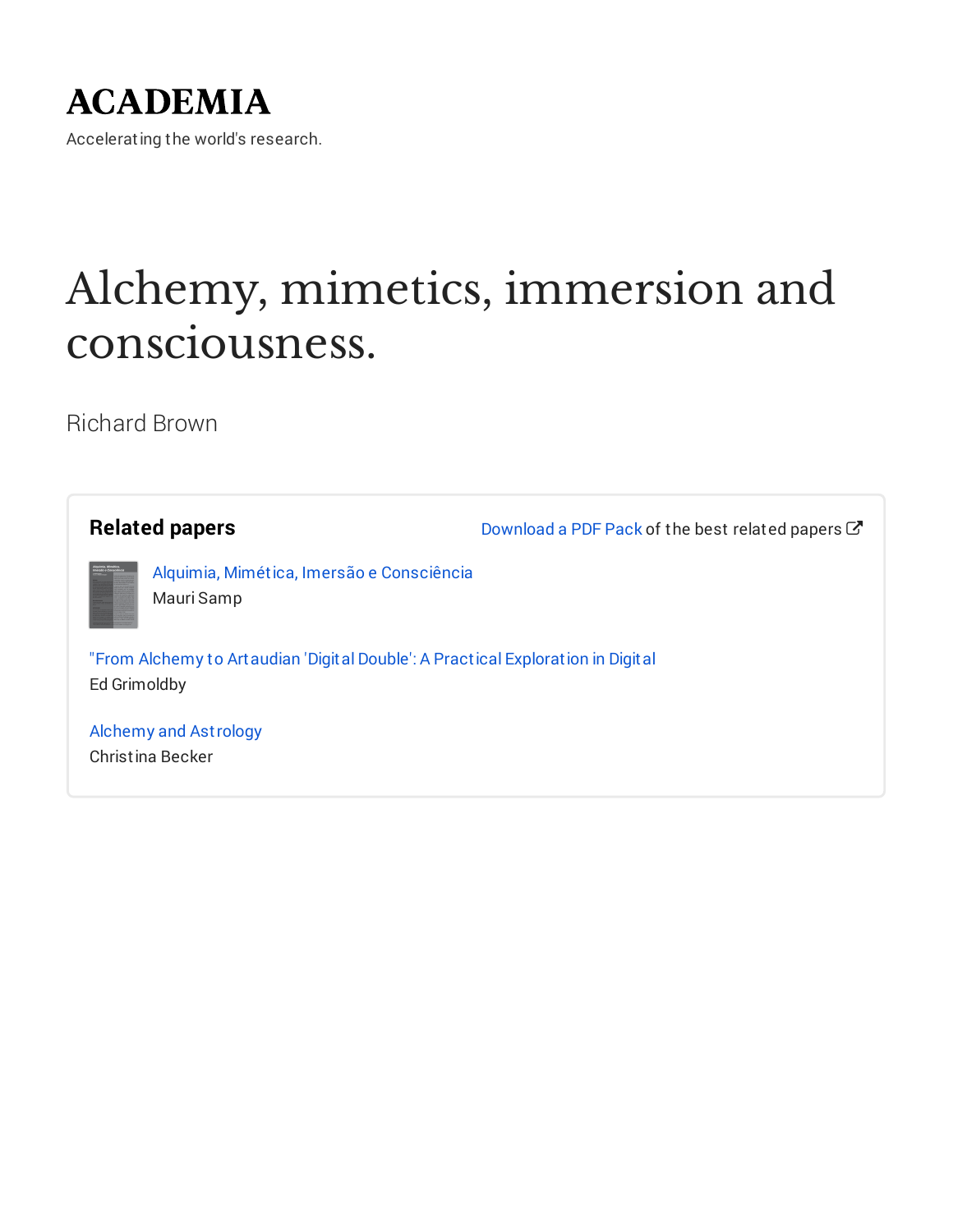### **Alchemy, mimetics, immersion and consciousness.**

*Richard Brown*

Honorary Senior Research Fellow, The Victorian College of Art, Melbourne University and artist in residence at the ABC. E-mail: [rb@mimetics.com](mailto:rb@mimetics.com)

#### **ABSTRACT:**

In this paper I discuss a number of ideas on the representation and perception of space, time and energy and how these ideas have been inspirational in creating experiential art works. Areas I have explored include the concept of a fourth dimension, alchemy, mimetics, immersion, artificial-life and ideas about the nature of consciousness. I carry out these explorations through "art as a mode of enquiry", producing experiential artworks rather than written theory. This paper summarises a number of ideas I have found useful and inspiring in creating artworks that explore the perception and experience of space, time and consciousness.

#### **KEYWORDS:**

The fourth dimension, space-time-energy, alchemy, mimetics, immersion, artificial-life, consciousness.

#### **INTRODUCTION**

I regard myself as an explorer, inventor, experimenter and amateur alchemist. I use technology and science as a palette for expressing ideas concerning the perception and contemplation of space-time. This is not a new idea, artists such as Duchamp and the Cubists were inspired by ideas of non-Euclidean space and created works that explored alternative perceptions of space-time. For those interested in finding out more about the historical relationships between  $20<sup>th</sup>$  century art, science, mathematics, theosophy and the fourth dimension I would highly recommend reading "The Fourth Dimension and Non-Euclidean Geometry in Modern Art" by Linda Dalrymple Henderson [1].

The  $20<sup>th</sup>$  century notion of the fourth dimension encompassed science, art and theosophy; simultaneously accommodating both a rational, reductive and an arrational, alogical synthetic approach to an understanding and conceptualisation of space-time. I believe that consciousness is not amenable to simple reductionism and is poorly described by mechanistic and computational metaphor. Consciousness is something that is experienced and is perhaps best evoked looking askance, sideways, perhaps through story telling, the visual arts or some new and novel multi-modal methodology. Ouspenksy in Tertium Organum [2] discusses multiple modes of expression that might accommodate a new language of philosophy suitable for evolving an understanding of the deep complexes within that govern our consciousness of space and time.

I would like to suggest there are novel and as yet undiscovered means of expression that can simultaneously encompasses the rational, the emotional and the mystical. In The Glass Bead Game, Herman

Hesse describes a similar philosophical ideology [3].

My aim is to create experiential constructions that somehow represent or evoke essential deep mental constructs that are not amenable to rationalisation or linguistic reductionism. If these works are to be immersive, they should be able to communicate, deeply and transparently, evoke a visceral and emotional resonance, and produce insight into "something other".

I see this ideology of evoking a deep resonance through physical processes present in the practise of alchemy. That through the symbolic and contemplative interaction with key physical processes, the inner self might be changed, purified into something higher, personified by the infamous quest to make gold from base matter - the so-called Philosophers Stone.

A full discussion on the nature of alchemy is not possible within this paper, here I present a number of key ideas and references that I find significant and inspirational.

#### **ALCHEMY**

I believe alchemy is somewhat misunderstood due to the popular belief that it was simply about a quest to find a



#### FIGURE 1 ʻCONJUNCTION' 1616

method that would enable lead to be turned into gold. Many kings believed this myth and many an alchemist held to ransom under pain of death if they failed to produce the goods.

Alchemy is full of symbolism and the writings very arcane and esoteric. Much was purposely hidden, secretive and veiled. The image shown below (fig. 1) entitled "Conjunction", combines symbolism and allegory to represent an alchemist at the third stage of an alchemical process. The image is from a collection held in the J.R. Litman Hermetic Philosophy library in Amsterdam [4].

The image is full of symbols – the 4 alchemical elements in the sky, the 12 signs of the zodiac and the 7 figures. The blind fold alchemist, the fleeing rabbit and the underground cave suggests an invisible and dificult earth bound journey. The 7 alchemical steps indicate the processes the alchemist must undergo in order to achieve transformation and realise a phoenix-like rebirth.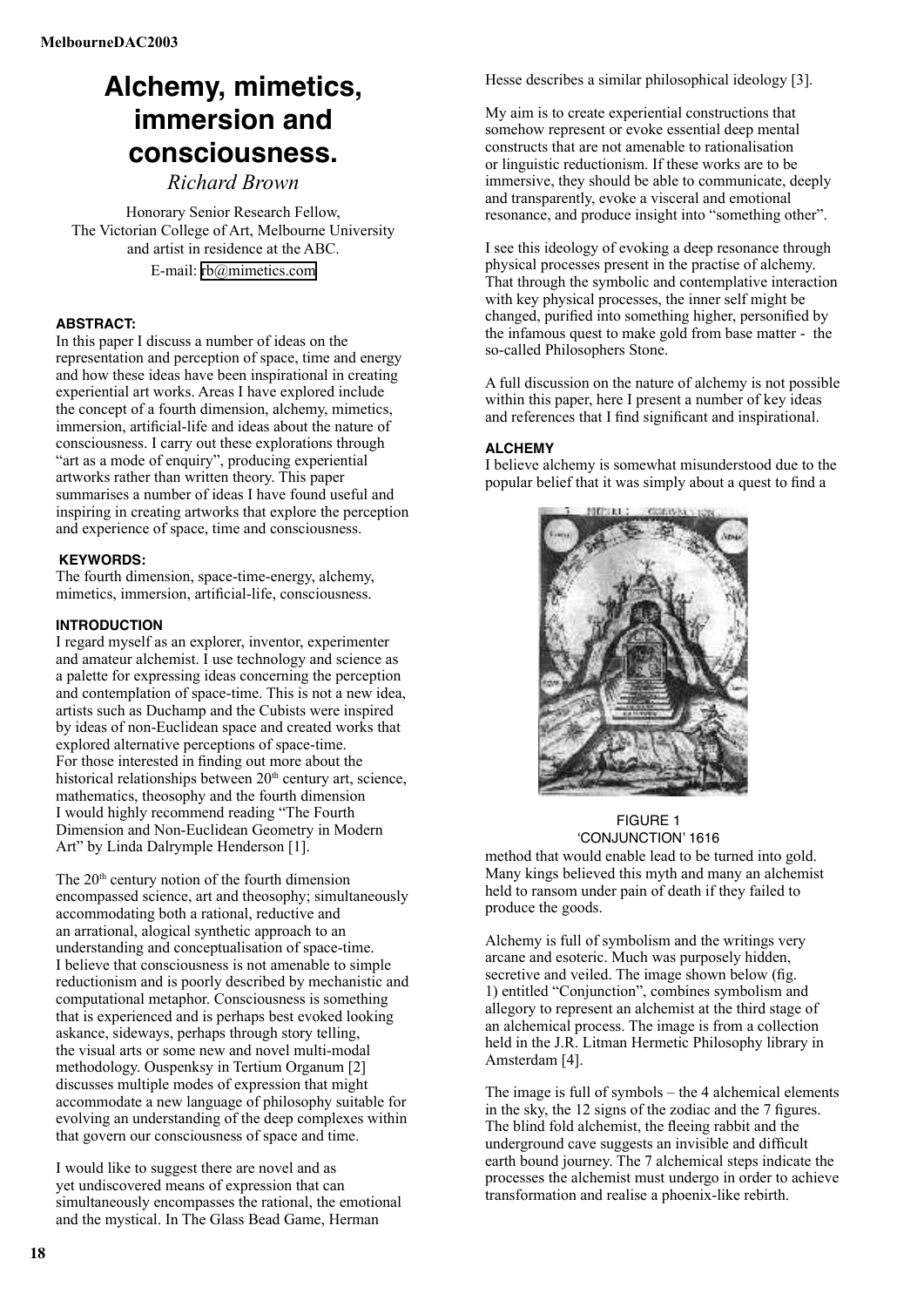There were spin-offs to these esoteric undertakings and alchemists invented many of the precursors to modern chemistry and synthesised new materials such as porcelain [5].

"Of all the hermetic arts, its is alchemy that most directly anticipates modern science and its passion for material transformation." [6]

It is now generally accepted that alchemy was also concerned with self-transformation, a journey to turn the base matter of the soul into something purer, more spiritually akin to gold. Carl Jung states:

"The alchemical opus deals in the main not just with chemical experiments as such, but with something resembling psychic processes expressed in pseudochemical language." [7]

Alchemy is simultaneously about the transformation of physical matter and immaterial self, achieved through identification with both subjective and objective relationships during specific ritualistic processes.

The names given to these processes have wonderfully evocative names such as Decripitation, Conjunction, Sublimation, Dissolution - it is very easy to see how these descriptions can apply equally to psychological and physical processes. These processes are numerous and subtle, a list of 109 such alchemical processes can be found on the internet [8].

Jung went further to develop a meta-process he called 'individuation' and in his book Psychology and Alchemy [9] Jung draws many parallels between alchemical processes and those experienced in therapy.

"Only after I had familiarised myself with alchemy did I realise that the unconscious is a process, and that the psyche is transformed or developed by the relationship of the ego to the contents of the unconscious… through the study of these collective transformation processes and through an understanding of alchemical symbolism I arrived at the central concept of my psychology:

the process of individuation." [10]

The web page www.alchemylab.com illustrates how some of these principles might be put into practice. The Emerald Tablet of Hermes Trismegistus is cited here as a fundamental starting point. The tablet, dated around 4AD, is engraved with a poetic text suggesting fundamental alchemical principles. [11]

I particularly relate to the commonly paraphrased alchemical motto "As Above, So Below" taken from one line of the Emerald Tablet:

"It is true without lies, certain and most true; That which is below is as that which is above, and that which is above is as that which is below, to accomplish the miracle of the one thing...'

The idea that micro and macro structures are deeply nested, highly interconnected and perhaps irreducible, is an approach I see as relevant to complexity theory and emergence, and perhaps also to theories of

#### consciousness.

#### **CONSCIOUSNESS, TECHNOLOGY AND MAGIC**

Scientist and sci-fi writer, Arthur C. Clarke is famously known for his view that any suficiently advanced technology may be seen as magic [12]. I personally like the idea that technology can be used to create real practical magic, that it may be used to alter consciousness, to warp ideas about space and time.

In Techgnosis, Erik Davies writes:

"Magic is technology's unconscious, its own arational spell. Our modern technological world is not nature, but augmented nature, super-nature, and the more intensely we probe its mutant edge of mind and matter, the more disenchanted productions will find themselves wrestling with the rhetoric of the supernatural." [13]

The words mystical and spiritual seem to have negative connotations in the West. They may provoke either embarrassment or angry defensive analytical debate. Is this a reaction to the rise of cults, new age phenomena and those seeking spiritual enlightenment?

Or is it a result of the West's predilection with scientific empiricism, segregating these unwanted areas, classifying them as non-scientiic, irrational or fundamentalist.

It's almost as if a Global Mind battle is being fought for domination by the left and right hemispheres of our brains – when balance and synthesis is needed rather than opposition and conflict.

The idea of tension and opposites is very prevalent in Alchemy and is an essential idea in physics and chemistry. Electricity is both a familiar and alien entity, powerful, invisible, useful and ultimately mysterious and ineffable.

The separation of charge into negative and positive creates a tension, where electrons can flow or crash across the tension gap. This idea that a release of energy occurs when resolving tensions of opposition is a profoundly alchemical and esoteric idea. Hence the references to balance, male and female, dark and light.

Our understanding of space-time is shaped by our everyday perceptual mechanisms. Time is perplexing, it is seemingly artificial and malleable. Hypnosis, meditation, mind-altering substances, mental illness and accidental head injuries reveal how our perception of time may be altered.

The experimental work Stasis [14], a digital hypnosis system I presented at Consciousness Reframed 1998, serves as an example of how the experience of time may be modified through hypnosis.

It is only through alternative ways of conceiving or imagining that I believe we will gain new insights and methodologies for envisioning greater views of spacetime and perhaps also gain new insights into the nature of consciousness.

For example, many meditative, esoteric and transformative systems propose methods by which a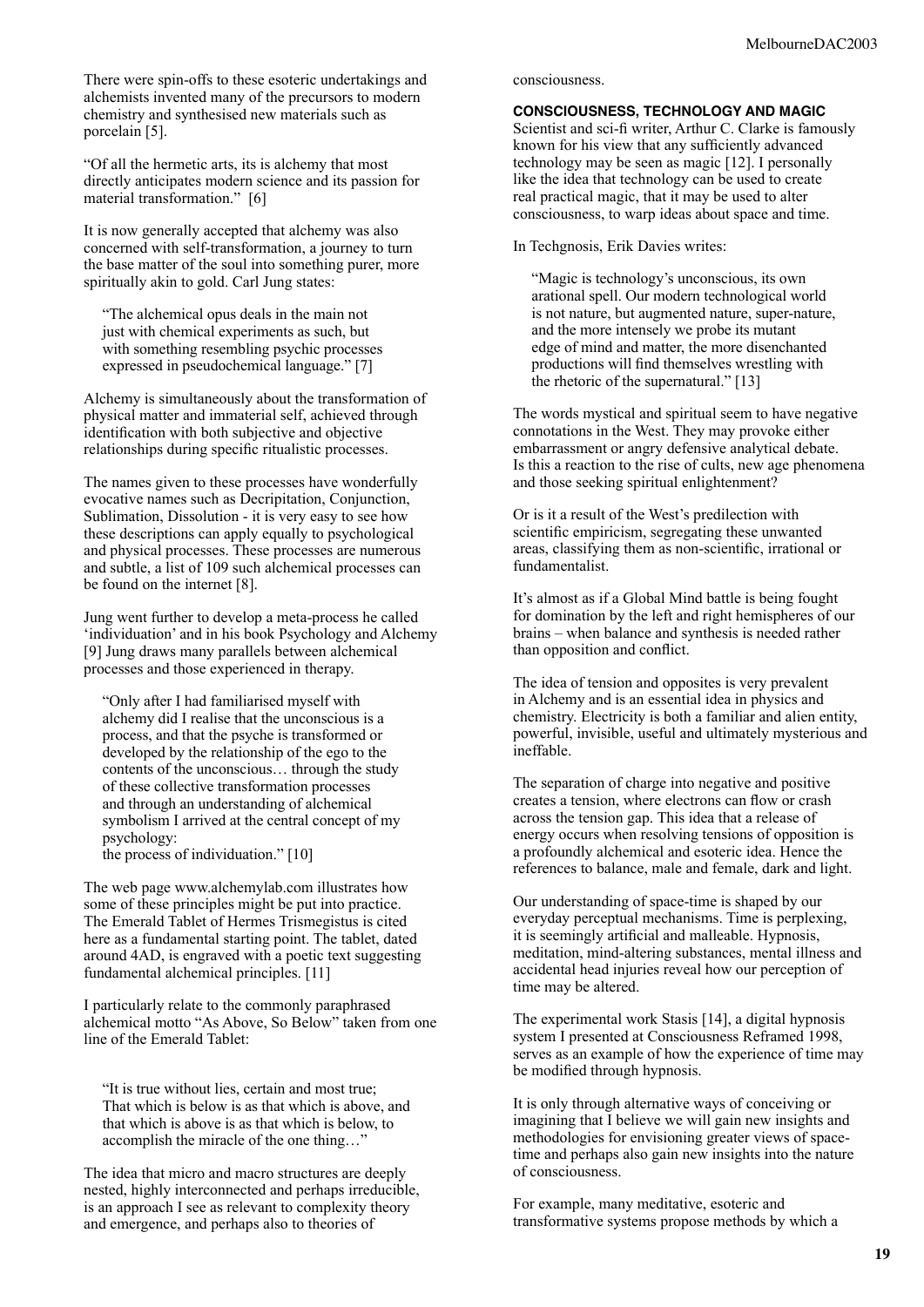#### **MelbourneDAC2003**

higher form of consciousness might be attained. The Kabala, Tarot and alchemy are populated with systems that incorporate the use of number, sound, light, colour, perfume, symbols rituals and processes.

When contemplating the infinite, we ground ourselves, meditate on the irrational complexity and holism of "The All", finding that rationality has no place and is unbound. Journeys into the psyche are fraught with danger, represented as demons, anima, the shadow, Hades, the underworld. Jung was familiar with these perils and discusses the dangers and powers of individuation and the fear of the loss of ego [15].



#### FIGURE 2 ELECTROCHEMICAL GLASS

I believe that our comprehension of consciousness is highly bound to an understanding of space-time. Without the unfolding of space-time, everything is in stasis. I would like to suggest that everything that exists, that is about to be, and perhaps "was" may be thought of as an energy matrix, representing the transmutation of space-time. Nothing is static, all is motion and we perceive time via a memory of change as if through a "time window" – and thus have a limited ability to comprehend the changing multi-dimensional states, fluxes and processes occurring in the depths of spacetime. Consciousness flows and is subject to influences beyond our everyday perceptions. It may be changed and shaped through contemplative, ritualistic and alchemical practises.

Through the creation of resonant systems, devices and installations I seek to create works that embody these ideas, evoking the richness and generally imperceivable complexities of deep space-time.

#### **CREATIVE WORKS**

My work is inspired by ideas about time, space energy and perception. The works have used a variety of media and taken many forms as described below.

I have used electrochemical and biological processes as a means of creating works that change over time, reflecting principles of tension, dynamics, opposition, flow of energy and transmutation.

When two dissimilar metals are placed in a conductive fluid, current flows and the metals corrode – the essential property of a battery.

 The illustration below () is an example of a work that has evolved in time over the last five years.

The Electrochemical Glass was created in October 1997,

the two images were photographed in April 2002 and October 2002.

The metals copper, alluminium and iron are in conductive fluid sandwiched between sheets of glass. The resultant emergent time-based changes are complex, interactive and dynamic. The works acts as a daily reflection of process, decay, transmutation and growth; the slow changes resonating with memory and notions of self – a form of contemplative alchemy.

In 1996, I began developing the computer simulation of Dynamic Form at the Royal College of Art, under the banner "Art as a Mode of Enquiry" [16]. In 1997, I exhibited the interactive installation *Alembic*,  $[17]$  an alchemical term for distillation vessel (fig 3).

The work was inspired by ideas about the nature of Dynamic Form and its relationship to Alchemy. The term Dynamic Form encapsulates the idea of form changing in space over time through interactions of energy.

My previous work explored physical manifestations of dynamic form such as electrochemical, kinetic, organic processes and high-voltage electricity. In Alembic, "Virtual Reality" technology became



FIGURE 3 ALEMBIC, INTERACTIVE 3D INSTALLATION

a sculptural medium for the representation and manipulation of Dynamic Form, programmed in C and electronically interfaced.

Alembic abstracted the alchemical elements fire, air, earth, water as a interactive real-time computer generated 3D projection.

The viewer, wearing passive 3D glasses, sees a sphere cutting through the loor containing three-dimensional shapes that flow and transform in response to their position. The work reacts to the viewers location, by walking around the central projection, the temperature of the Alembic changes, causing matter to heat or cool. Fire is rushing particles, Air is cloud-like, Water flows as a form, earth crystallises to a solid. White noise sounds suggest the temperature changes from the roar of fire, the whoosh of air, the deep sound of water and the underground grumble of the earth.

The transmutation of the elements is suggested through their interactive responsive in movement and behavior, rather than through representational imagery (fig. 4).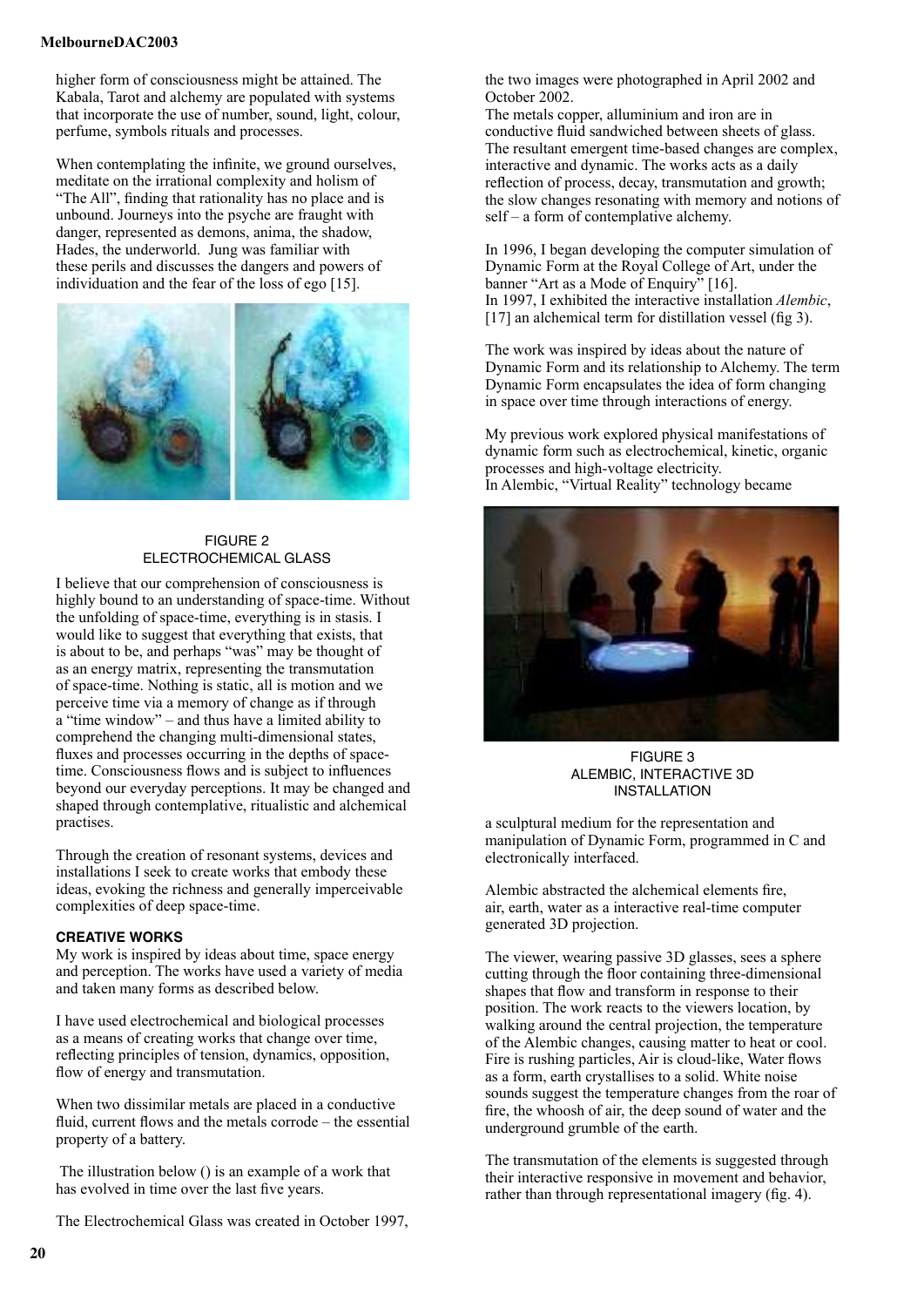Alembic maps out changes of space, time and energy as responsive dynamic form. Alembic evokes a resonant process of transmutation through immersion and transparency. It is a work of contemplation and gentle body centric interaction, change and response, flow and time, transformation and perception.



FIGURE 4 ALEMBIC IMAGES

Alembic simulated matter as particle physics, later I became interested in the idea of biological growth as a four dimensional process. What might be the principles by which form emerges in space-time?



FIGURE 5 BIOTICA A-LIFE CREATURES

This and other questions, plus research funding [18] led to the development of *Biotica* and a later commission for the *Neural Net Starish*, works that represent examples of Artificial Life. My interest in this area stemmed from a desire to gain an understanding of the higher dimensional processes of biological growth, form and behaviour, and to create computer based illusions of life as visceral and resonant experiences.

Alembic used points, lines and triangles as its building bricks. Biotica started with a similar pure aesthetic using spheres and links to create a dynamic and evolvable network of simple electrochemical processors. We named these basic elements "Bions", which could acts as cells, particles, electrons, neurons.

A bion could be programmed with a Digital DNA code to reproduce, to connect, to act as a neuron, to create a muscular link etc.

Using simple electromagnetic fields and 3D game of Life like rules structures could be created that had simple life-like behaviors, akin to those seen through a microscope looking at pond water (fig. 5).

*Biotica* was exhibited in the UK and at SIGGRAPH [19] as a large-scale 3D immersive interactive installation, the viewer would use their arms to fly through an abstract world of alien like life forms (fig.  $6$ )

Biotica became a research project, an experiment into the investigation of principles of emergence as well as producing an immersive installation. Biotica opened up many avenues and research possibilities. It tried to ask the question - "what is it for something to be thought of as alive? ". The research findings have been published as a book, Biotica: Art, Emergence and Artificial Life [20].

Originally I envisaged Biotica as a visceral experience, in retrospect I felt that the work had become too abstract, and was ultimately not as accessible as I would have liked. In response to this I created *The Neural Net Starish* – this was designed from the start to be accessible, immediate, entertaining and group interactive. The work was first shown in the Millennium Dome, London 2000 and has since been shown as the Mimetic Starfish (fig. 7)

The mimetic starfish creates a sense of magic and illusion, it looks and behaves as if it were a real starish.

A tentacle reaches out to the hand of an onlooker, if they move too quickly the tentacle retracts in an organic and fluid manner.

The starish uses advanced principles of Dynamic Form, utilising higher space-time derivatives to create illusions of awareness and complex behaviour that resonates with real life.



FIGURE 6 BIOTICA INSTALLATION

The idea of illusion and resonance is encapsulated by the term 'mimesis' and in 2001 with support from NESTA [21], I began an independent research project, under the banner of mimetics. The website www.mimetics.com serves as a placeholder for this research.

My aim is to explore the creation of work that has a deep resonance with both nature and 'other', as exemplified in the mimetic starfish. The principles of mimetics may also be found in the kitsch, where re-representation of nature is used to evoke an emotive response in a naive,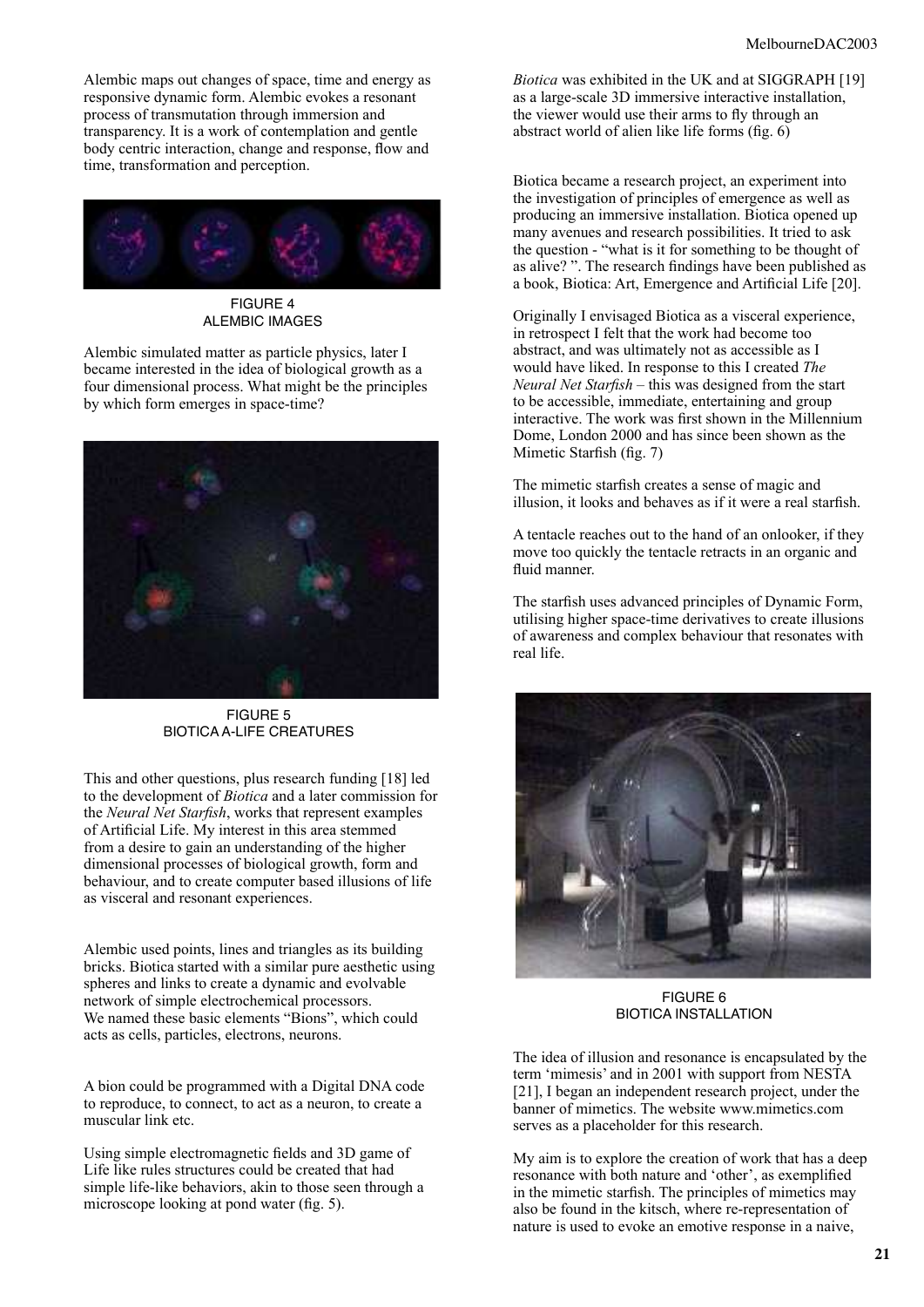

Figure 7 Mimetic Starfish (Image couresy Cohne Wolfe

beguiling and transparent fashion.

The current experimental project mimesia is using these ideas in conjunction with games engine technology to create a work that encapsulates and evokes the concept of high-tech kitsch (fig.  $8$ )

Mimesia is envisaged as a real-time highly rendered, hyper-real experience of a dream like three-dimensional world. As in other kitsch work, mimesia has a dark side, exploring the roles of the archetype, the shadow and the unconscious. Mimesia will be presented as a wall hanging - an interactive hyper-kitsch painting.

The use of kitsch is a particularly interesting and powerful idea. Many examples of the history, function and role of the kitsch can be found in Celeste Olalquiaga's wonderfully illustrated book "The Artificial Kingdom" [22].

Celeste describes how kitsch sits between nature and artifice, and is about wonder, fantasy and romanticism.

"Kitsch is this ability to surpass essential belongings and rest in more supericial ones, to create an imaginary landscape through accumulation and camouflage, and to crystallize the continuous movement of life in the permeable disguise of fantasy." [23]

Through the crafting of games engine technology, the use of mimicry and illusion, it is intended that Mimesia will conjure up an escapist and imaginary dream-like world of fantasy and disguise, a knowing exemplar of the kitsch.

In parallel with this work, I am developing prototype commercial and accessible applications that explore ideas about space-time.

For further information please refer to my website, www.mimetics.com [24]

#### **CONCLUSIONS**

I would like to suggest that not everything is amenable to rational reductionism and that there are many other and as yet alternative and unknown "Ways of Knowing".

Our abilities to go beyond the earthly ways of knowing tend to be restricted as a result of cultural forces, evolved perceptual and conceptual systems, and relatively undeveloped tools and language for exploring the inner.

My computer-based installations seek to create a sense of wonder, of magic. Ideally the works are transforming experiences that slide under our analytical radar, causing a deep sub-conscious resonance. My interest in mimetics parallels this quest, that through the use of mimicry, resonant illusions might be created that cause an instant non-analytical emotive response – be it of beauty or



FIGURE 8 MIMESIA GAMES ENGINE IMAGE

repulsion. I see this present in the art of the kitsch – which commonly has negative connotations associated with poor taste. However the very act of creating work that has popular appeal and produces an emotive responsive is something I see as powerful and of interest to the artist.

In the West we tend to be rather brain bound, being overtly analytical, materialistic and culturally opposed to the spiritual. Alchemy suggests that through the participation in symbolic alchemical processes, a melding of the outer material world with the immaterial world of the inner may be achieved. The transformation occurring through an identification of and resonance between key internal and external processes.

My proposal is that in a similar manner to alchemy, technology may be used to create "practical magic", a means of contemplating and revealing both inner and outer space-time processes.

To conclude, I seek to create works that are both accessible and meaningful. I use technology as a medium to explore and evoke ideas of consciousness, the spiritual and the connections that might be made between the profound and the mundane.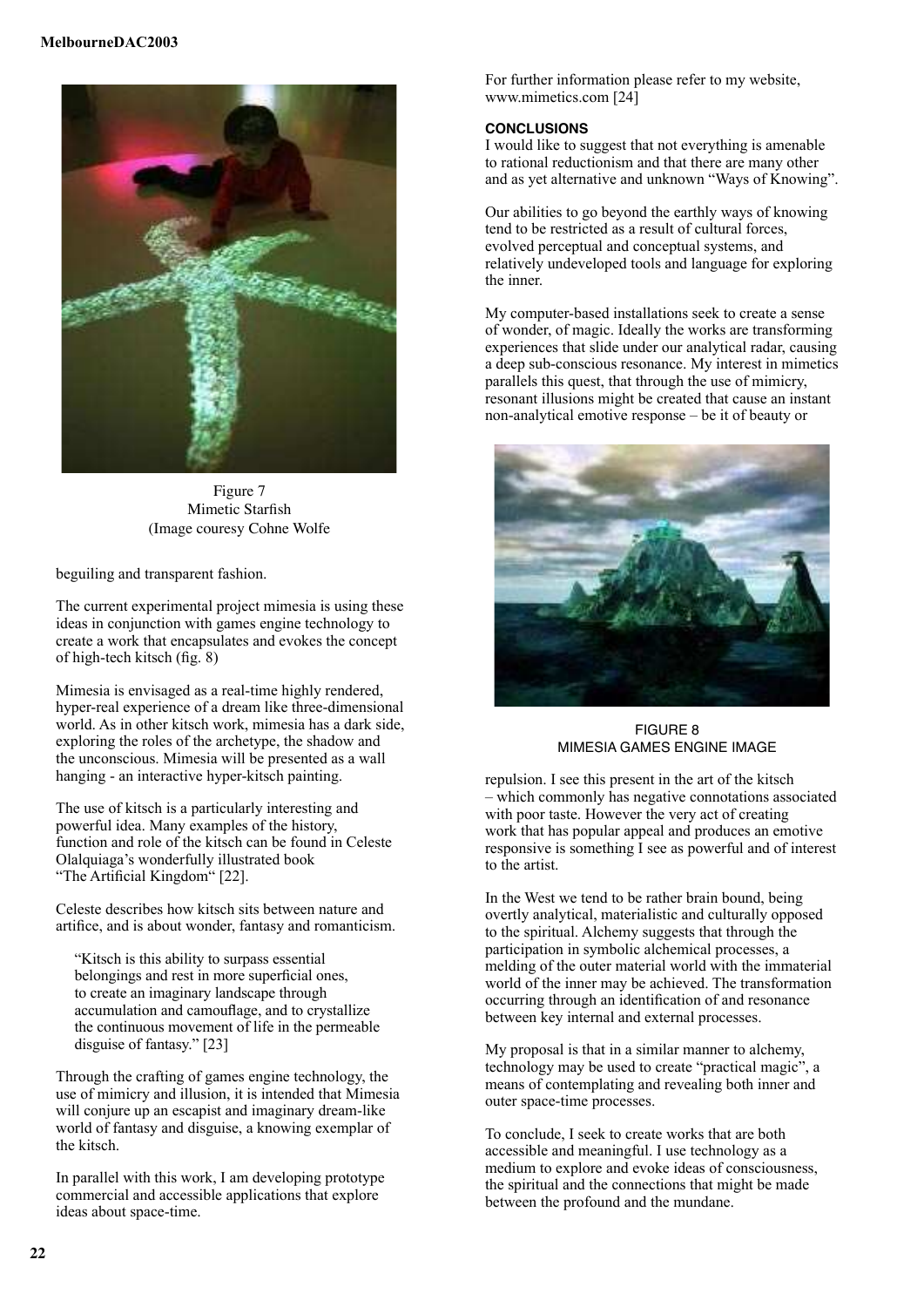#### **TECHNICAL DETAILS**

My interactive installations are computer-based works that use "real-time interactive 3D graphics". The works are real-time in that the 3D graphics respond to changing external parameters without any noticeable delay. The programs are written in C or C++ and use OpenGL or Direct3D with a 3D graphics card.

Alembic simulates the behaviour of matter as simple point based particles. Biotica is also a particle simulation with additional processing properties to synthesise neural net and spring linkages, and reproduction based on chemical gradients. These biological like particles named bions have a simple cellular programming language enabling them to be programmed so that bions reproduce and form connections in response to information from surrounding bions. The programming of a bion acts as a "digital DNA" enabling Artificial-life creatures to be "grown" from a single bion.

The Mimetic Starfish is a pre-defined three-dimensional neural net and spring structure, with additional seeking behaviour programmed into the bions. The organic movement and behaviour of the starish result from the combination of neural net interactions, seeking behaviour and the simulation of spring-like muscles attached to the bions.

All my installations make use of sensing technologies to create works that are transparent and immersive. The works are transparent as the body is intuitively used to interact with the work. They are immersive through the combination of large-scale video projection, ambient audio and engaging interactive content.

Alembic and Biotica respond to body interaction through the use of a Theremin-like device produced by MIT known as the "electric-fish" [25]. This device senses the variation of tuned radio waves between a number of electrodes. When a hand is brought near the electrodes, the signal is diminished and this information can then be used to determine the location of a hand or body.

The Mimetic Starfish senses the location of participants hands using an infrared camera, video frame grabber and machine vision software [26] that generates the position of each hand.

Mimesia has been realised through the use of a games engine Power Render [27], C programming and 3D design software (3DStudio Max). The sensing technology is a web camera coupled with pattern recognition software (VisualMouse [28]) that enables the mouse cursor to be controlled by head movements. This information is used to control the point of view of the camera as it moves along a pre-deined path in the virtual world

#### **REFERENCES**

- 1. Henderson, Linda Dalrymple, The Fourth Dimension and Non-Euclidean Geometry in Modern Art, Princeton University Press 1983. (soon to be republished by MIT Press) ISBN 0-691-10142-62.
- 2. Ouspensky, P.D., Tertium Organum, Vintage Books, Random House 1970.
- 3. Hess, Herman, The Glass Bead Game, 1943, English translation, 1957.
- 4. J.R Ritman Hermetic Philosophy library, [http:]( http://www.xs4all.nl/~bph/index.html ) [//www.xs4all.nl/~bph/index.html]( http://www.xs4all.nl/~bph/index.html )
- 5. The Chinese held the secret to the manufacture of porcelain. In the quest to create gold, a European alchemist synthesised this new material. Marshall, Peter, The Philosophers Stone, p43. Macmillan 2001, Pan Books 2002. ISBN 0 330 48910 0
- 6. Davies, Erik, Techgnosis, p36. Three Rivers Press, Random House 1998. ISBN 0-609-80474-X
- 7. Jung, C.G., Psychology and Alchemy, p242. London, Routledge, 1953; Princeton University Press ,1968. ISBN 0 415 034523
- 8. List of 109 Alchemical processes: [http://]( http://members.tripod.com/purple_lace/id104_m.htm ) [members.tripod.com/purple\\_lace/id104\\_m.htm]( http://members.tripod.com/purple_lace/id104_m.htm )
- 9. Ref. 7
- 10. Jung, C.G., Memories, Dreams, Relections, p235. London, Collins Fountain Books, 1977.
- 11. Emerald Tablet, Hermes Trismegistus [http://www.alchemylab.com/emerald\\_tablet.htm]( http://www.alchemylab.com/emerald_tablet.htm ) detailed translations can be found at: [http://www.levity.com/alchemy/emerald.html]( http://www.levity.com/alchemy/emerald.html )
- 12. Clarke, Arthur C., Profiles of the Future, 1964 Bantam Books. Arthur C. Clarke states his three Laws: [http://www.lsi.usp.br/~rbianchi/clarke/]( http://www.lsi.usp.br/~rbianchi/clarke/ACC.Laws.html ) [ACC.Laws.html]( http://www.lsi.usp.br/~rbianchi/clarke/ACC.Laws.html )
- 13. Ref. 6, p38
- 14. Stasis, Digital Hypnosis: [http://www.crd.rca.ac.uk/staff/richard/stasis.html]( http://www.crd.rca.ac.uk/staff/richard/stasis.html ) Consciousness Reframed: [http://www.caiia-star.net/production/ConRef/]( http://www.caiia-star.net/production/ConRef/ )
- 15. Ref. 7, p 336.
- 16. "Virtual Unrealities", research at the Royal College of Art, 1996-2001. [http://www.crd.rca.ac.uk/staff/richard]( http://www.crd.rca.ac.uk/staff/richard )
- 17. Alembic, images and description of installation. [http://www.crd.rca.ac.uk/staff/richard/]( http://www.crd.rca.ac.uk/staff/richard/alembic.html ) [alembic.html]( http://www.crd.rca.ac.uk/staff/richard/alembic.html )
- 18. Research Funding from Intel Corporation (Applications, Interface and Media), Wellcome Trust Sci-Art, Arts Council of England and support from Interval Research at the Royal College of Art.
- 19. SIGGRAPH 2000, New Orleans, America. [http://www.siggraph.org/s2000/]( http://www.siggraph.org/s2000/ )
- 20. Brown, Richard, Biotica: Art, Emergence and